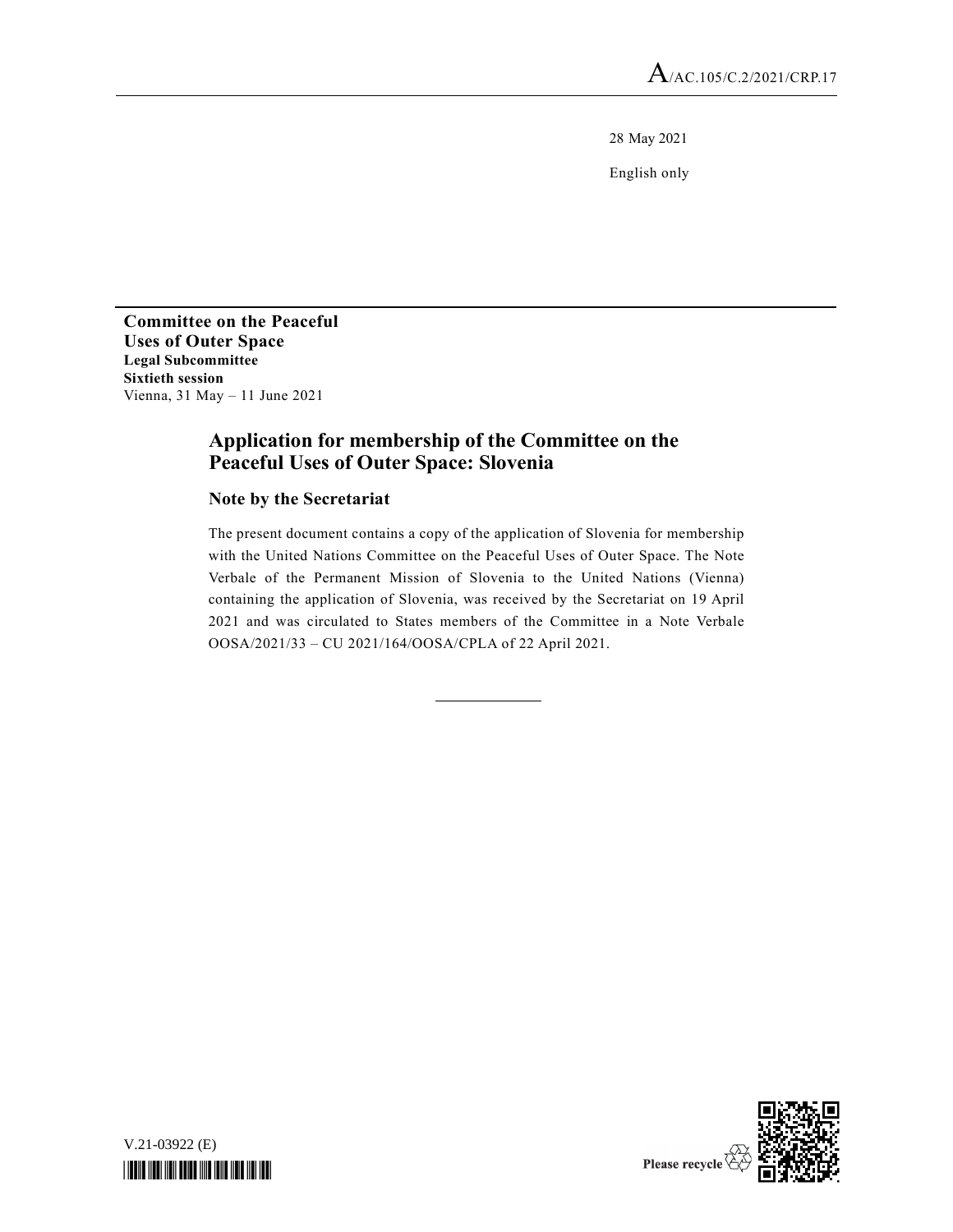

No.: 104/21

## **NOTE VERBALE**

The Permanent Representation of the Republic of Slovenia to the UN, OSCE and other International Organizations in Vienna presents its compliments to the Secretariat of the United Nations Office for Outer Space Affairs and has the honor to inform that the Republic of Slovenia has decided to apply for membership of the Committee on the Peaceful Uses of Outer Space (COPUOS).

Background information on the application of the Republic of Slovenia to join COPUOS is attached, including information on the development of Slovenian space industry.

The Permanent Representation of the Republic of Slovenia would be grateful if the Secretariat of the United Nations Office for Outer Space Affairs could circulate this note verbale to the current Member States of COPUOS to inform them of the membership application of the Republic of Slovenia.

The Permanent Representation of the Republic of Slovenia avails itself of this opportunity to renew to the Secretariat of the United Nations Office for Outer Space Affairs the assurances of its highest consideration.





United Nations Office for Outer Space Affairs Secretariat

Vienna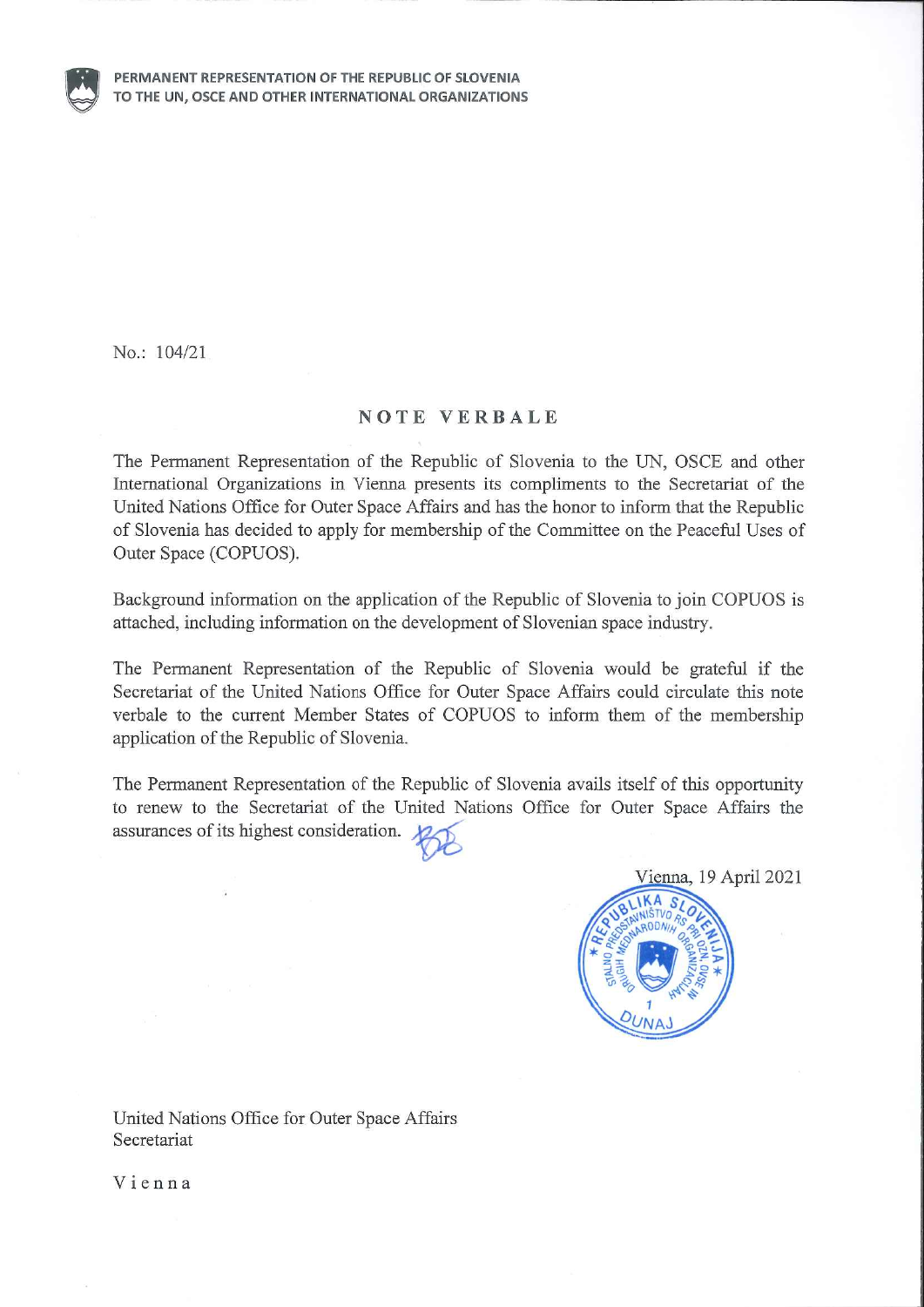## **Background information on Slovenia's application to join the United Nations Committee on the Peaceful Uses of Outer Space**

Aiming to contribute actively to international cooperation in the peaceful use and exploration of space and the utilisation of space science and technology for sustainable economic and social development, and in anticipation of further development of its own space industry, Slovenia has submitted its application for membership of the UN Committee on the Peaceful Uses of Outer Space.

Slovenia is a party to four out of five UN treaties on outer space, i.e. the Outer Space Treaty, the Liability Convention, the Rescue Agreement, and the Registration Agreement. In order to facilitate the implementation of these treaties, Slovenia is currently in the process of adopting its first space law, which will also provide the basis for a national space object registry. In addition, the drafting of the first national strategy on outer space is underway.

Slovenian space activities are under the authority of the Ministry of Economic Development and Technology, which closely cooperates with other relevant ministries and institutions to promote and raise awareness of space activities.

Slovenia has a long tradition as a space nation. In 1929, a Slovenian rocket engineer and a pioneer of astronautics, Herman Potočnik Noordung, set out a plan for a breakthrough into space and the establishment of a permanent human presence in space in his visionary book *"The Problem of Space Travel*: The *Rocket Motor"*. Since then, Slovenian science and industry have been developing new solutions for exploring the universe and facilitating better use of space data in all areas of life.

Slovenia addressed the increasing importance of outer space for humanity by establishing, in 2010, the Cultural Centre of European Space Technologies (KSEVT) that aims to facilitate a methodological understanding of culture, the arts, and humanities in outer space.

In September 2020, the first Slovenian satellites, Nemo HD and TriSat, were launched into space. A new one is planned to follow later this year.

In 2016, Slovenia joined the space nations by concluding an Association Agreement with the European Space Agency (ESA), which has since been upgraded with the conclusion of a new Association Agreement in 2020. Slovenia is planning to become a full ESA member by 2024 and is preparing the next steps to achieve this important goal. Slovenia already participates in four of ESA's optional programmes: the General Support Technology Programme (GSTP), the Earth Observation Programme (EO), the Human and Robotic Exploration Programme (HRE) and PRODEX (Pro*gramme de Développement d'Expérience*s Scientifiques). The possibility of joining new optional programmes is currently under review. In addition, Slovenia actively cooperates with the EU and EUMETSAT, and takes part in European programmes and systems such as Galileo, EGNOS, Copernicus, etc.

Slovenia has joined the ESA's Human Spaceflight and Robotic Exploration Programmes to help stimulate the inclusion of new research institutions and industry in the space sector (e.g. recycling, 3D printing, robotics, AI, etc.). In addition, the Jožef Stefan Institute conducts "bed